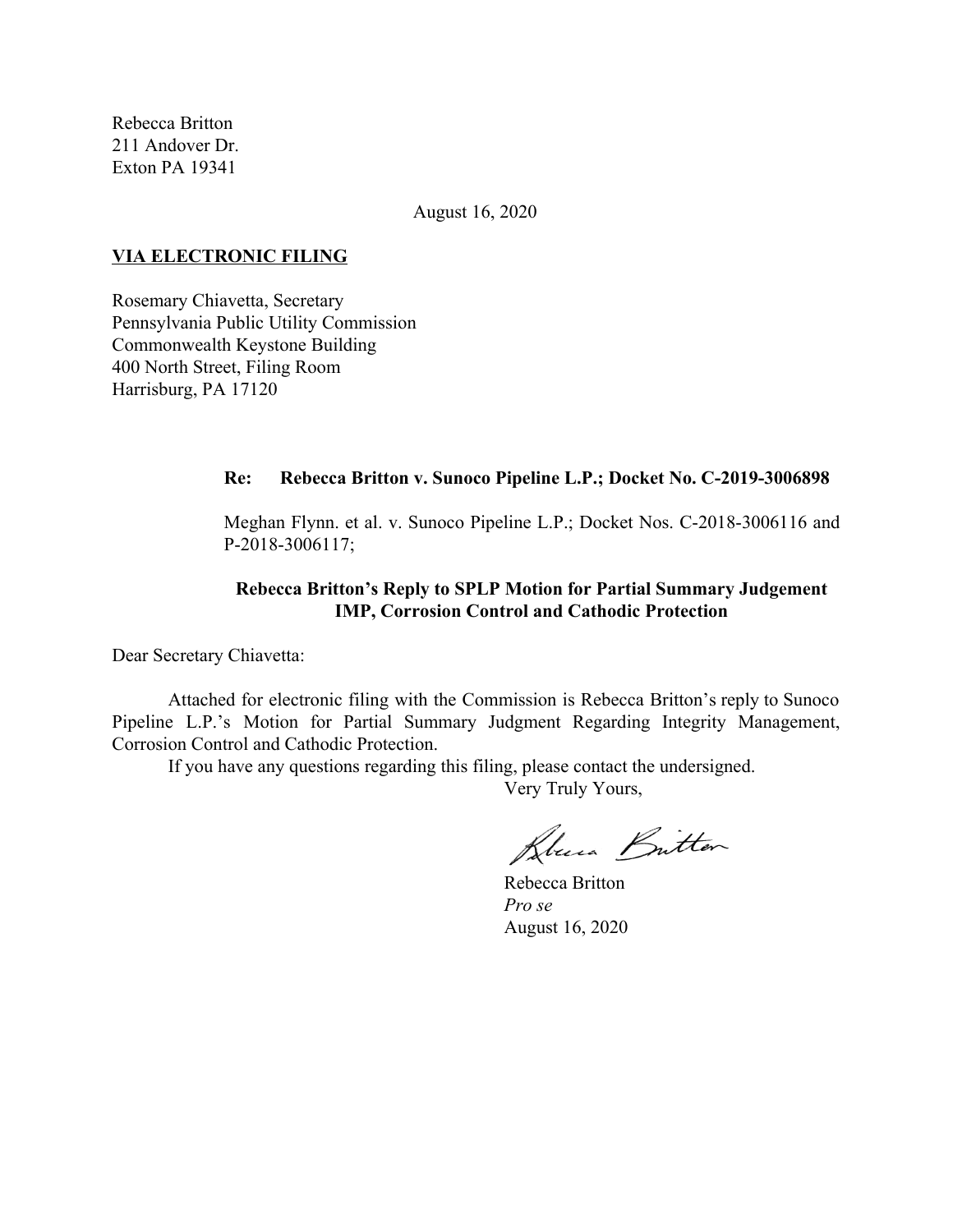August 16, 2020 Rosemary Chiavetta, Secretary Pennsylvania Public Utility Commission Commonwealth Keystone Building 400 North Street, Filing Room Harrisburg, PA 17120

### **BEFORE THE PENNSYLVANIA PUBLIC UTILITY COMMISSION**

| <b>Rebecca Britton</b>       |                           |
|------------------------------|---------------------------|
| 211 Andover Dr.              |                           |
| Exton, PA 19341              | Docket No. C-2019-3006898 |
| Complainant                  |                           |
| V.                           |                           |
| <b>SUNOCO PIPELINE L.P.,</b> |                           |
| Respondent.                  |                           |
|                              |                           |

**Rebecca Britton's reply to Sunoco Pipeline L.P.'s Motion for Partial Summary Judgment Integrity Management.**

SPLP has filed a Motion for Partial Summary Judgment. They claim that; pursuant to 52 Pa. Code § 5.102, Sunoco Pipeline L.P. ("SPLP") has moved for partial summary judgment of the above-captioned matter related to corrosion control, integrity management and cathodic protection. They fail to meet their burden of proof.

# **Consolidated : MEGAN FLYNN** *et al* **<b>Docket Nos.C-2018-3006116**

Your Honor, must make a decision that is free from doubt; accordingly, Pursuant to 52 Pa Code 5.102 (d) *Decisions on motions*. (1) *Standard for grant or denial on all counts*. The presiding officer will grant or deny a motion for judgment on the pleadings or a motion for summary judgment, as appropriate. The judgment sought will be rendered if the applicable pleadings, depositions, answers to interrogatories and admissions, together with affidavits, if any, show that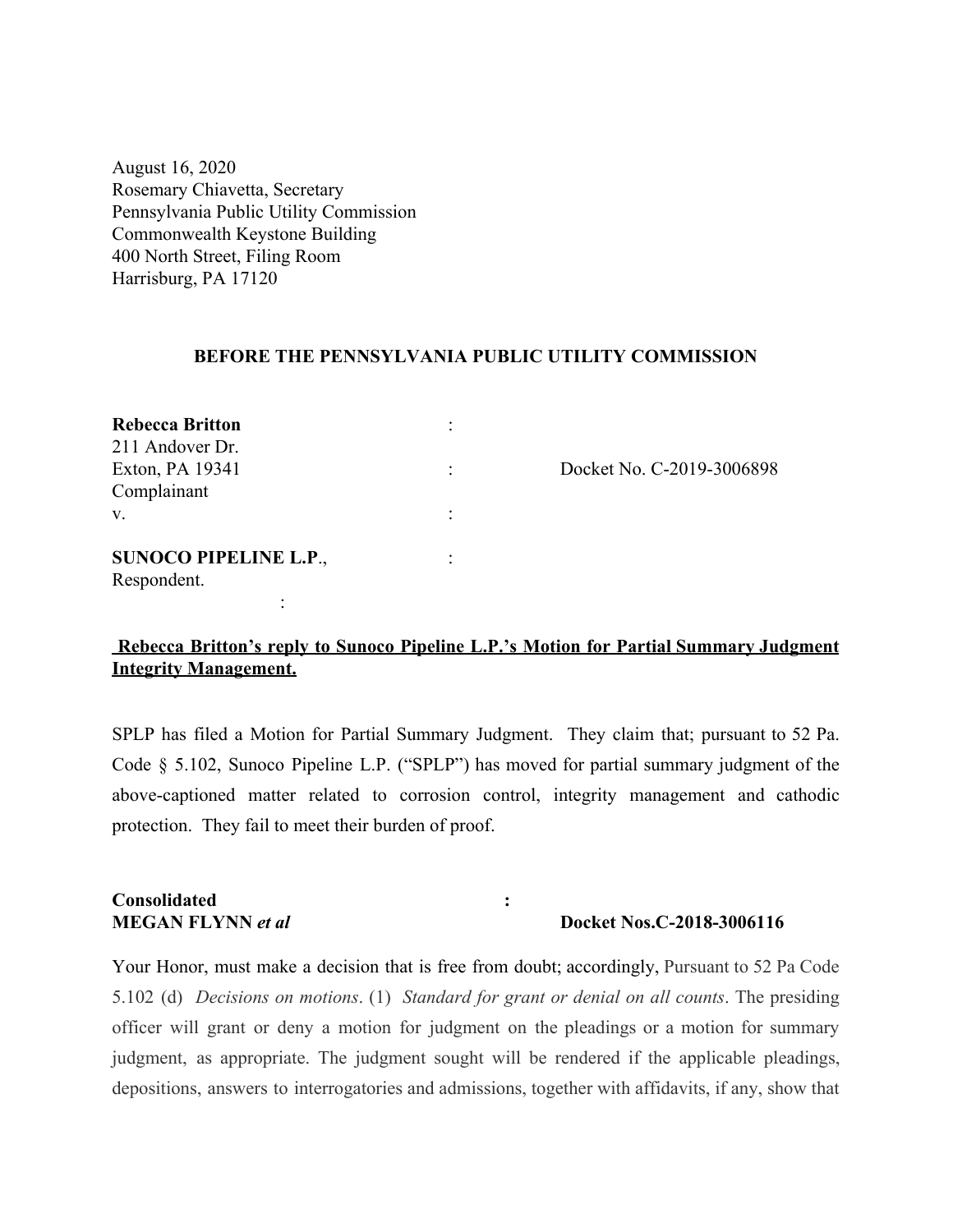there is no genuine issue as to a material fact and that the moving party is entitled to a judgment as a matter of law.

(2) *Standard for grant or denial in part*. The presiding officer may grant a partial summary judgment if the pleadings, depositions, answers to interrogatories and admissions, together with affidavits, if any, show that there is no genuine issue as to a material fact and that the moving party is entitled to a judgment as a matter of law on one or more but not all outstanding issues.

However, there is a genuine issue in this matter.

- **1.** According to" § 5.243. Presentation by parties. (a) A party, has the right of presentation of evidence, cross-examination, objection, motion and argument subject to the limitations in § § 5.75 and 5.76 (relating to notice, service and action on petitions to intervene; and limitation of participation in hearings). The taking of evidence and subsequent proceedings shall proceed with reasonable diligence and with the least practicable delay." I have not had my right fulfilled to perform cross-examination, Sunoco has not provided me with any opportunity to take evidence during oral examination and this must be done with reasonable dilagence.
- 2. According to § 5.365. Orders to limit availability of proprietary information I have been barred from seeing documents that would have allowed me the opportunity to bring on an expert and have them examine it. As a pro se litigant it would have made no sense to pay for an expert if I cannot review documents and craft questions for deposition purposes considering I cannot review confidential security information or be in court room for this part of the testimony.
- **3.** According to § 5.401. Admissibility of evidence. (a) Relevant and material evidence is admissible subject to objections on other grounds. I have put substantial evidence on the record through my testimony and through other lay testimony. I have a right to cross examine Sunoco's experts during portions of the hearing that is open to the public. The record is not closed
- **4.** According to § 5.406. Public documents. (a) A report, decision, opinion or other document or part thereof, need not be produced or marked for identification, but may be offered in evidence as a public document by specifying the document or part thereof and where it may be found, if the document is one of the following: (1) A report or other document on file with the Commission. (2) An official report, decision, opinion, published scientific or economic statistical data or similar public document which is issued by a governmental department, agency, committee, commission or similar entity which is shown by the offeror to be reasonably available to the public. There is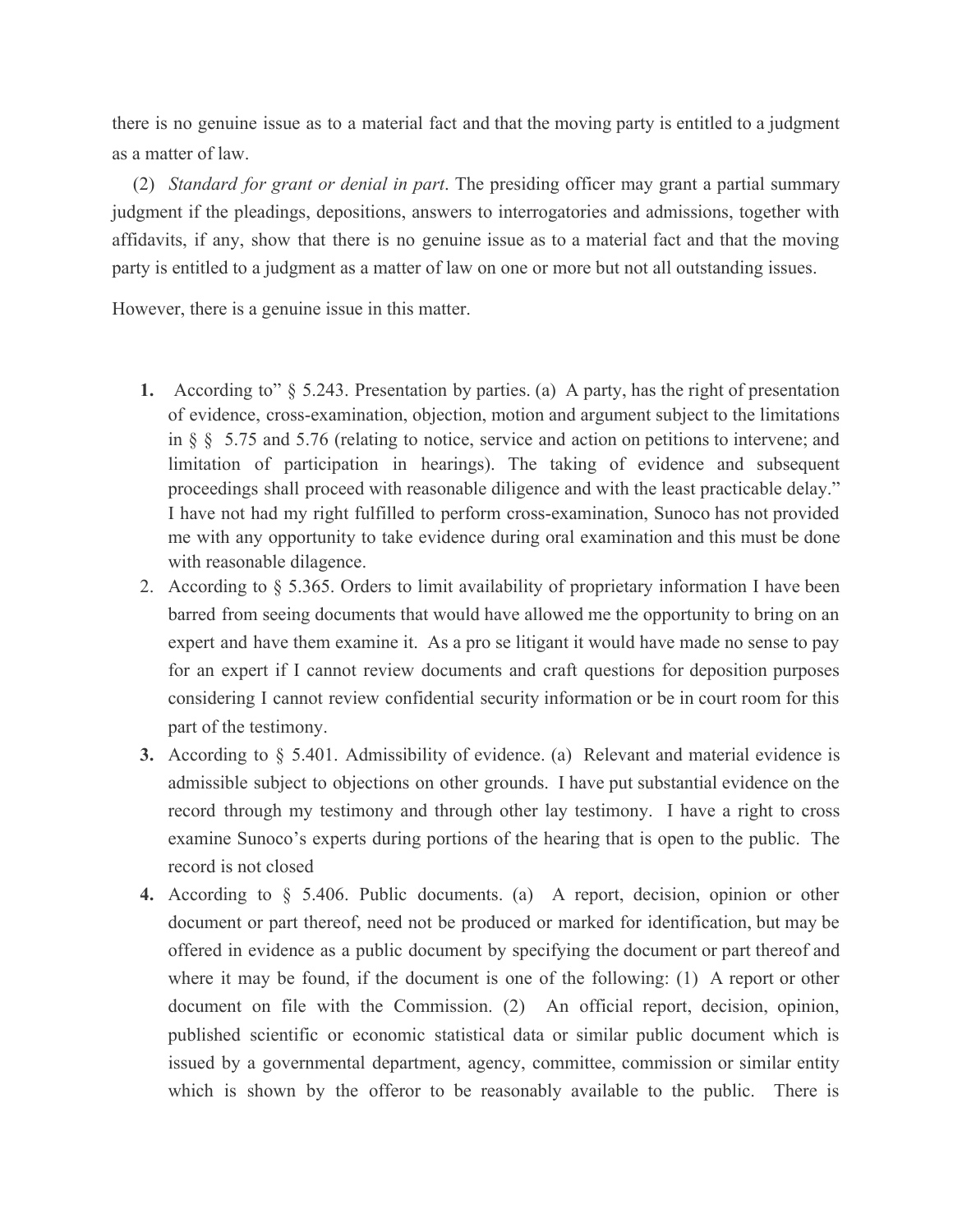significant documentation on the record that is pertinent to this matter that still can be reviewed during oral testimony. I would like an opportunity to do so during cross.

## **Conclusion:**

I ask that Your Honor deny the motion for partial summary judgement. Counsel cannot know what will happen during the other phase of testimony. They are the reason why I was unable to produce expert testimony and are trying to have their cake now and eat it too. They are overreaching, being insincere, wasting courts time, being repetitive, and misapplying previous rulings.

Very Truly Yours,

Plus Britton

# **CERTIFICATE OF SERVICE**

I hereby certify that I have this day served a true copy of the foregoing document upon the parties, listed below, in accordance with the requirements of 1.54 (relating to service by a party). This document has been filed via electronic filing:

## *VIA ELECTRONIC FILING*

Pennsylvania Public Utility Commission efiling system

Thomas J. Sniscak, Esq [tjsniscak@hmslegal.com](mailto:tjsniscak@hmslegal.com)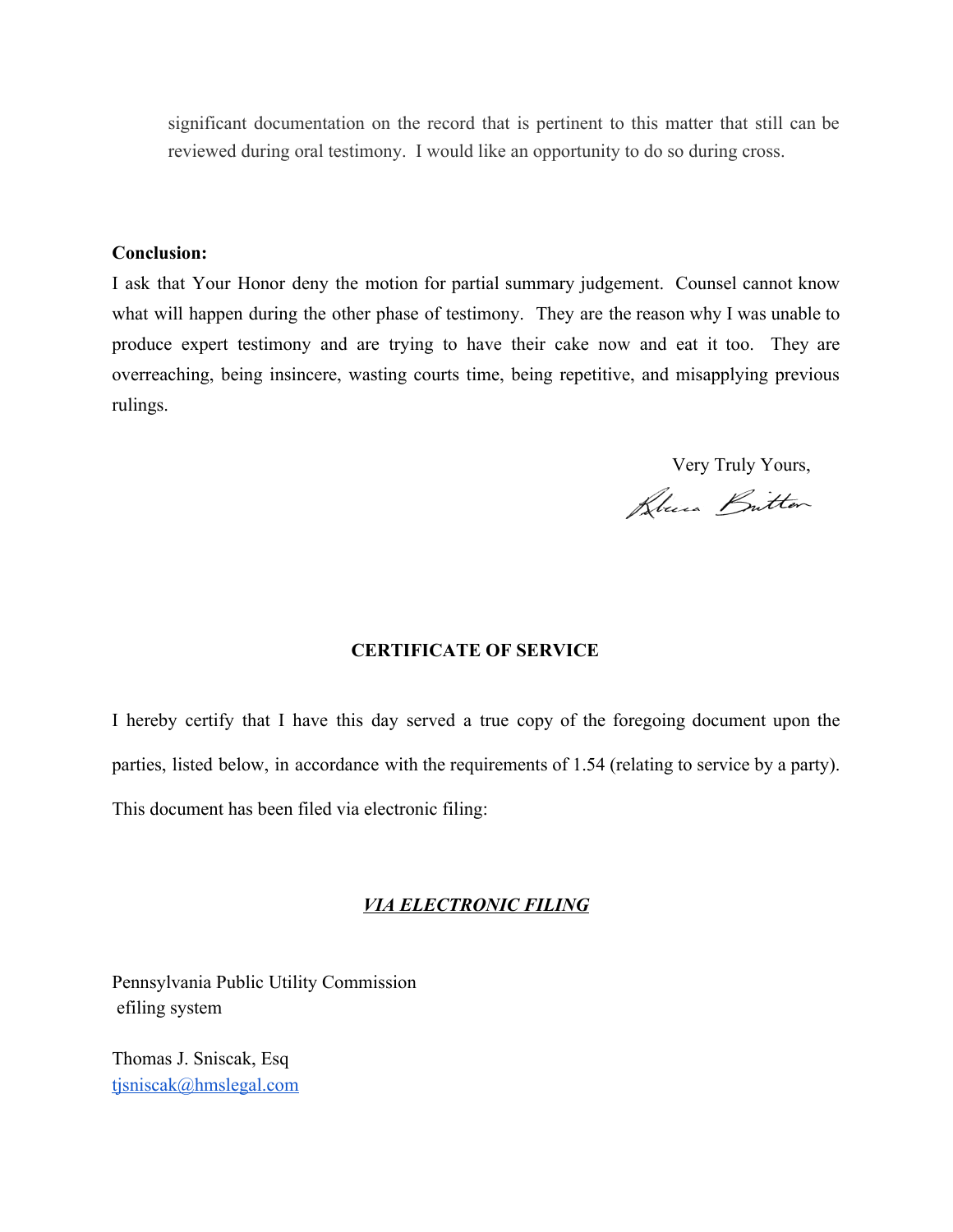Kevin J. McKeon [kjmckeon@hmslegal.com](mailto:kjmckeon@hmslegal.com)

Whitney E. Snyder [@hmslegal.com](mailto:wesnyder@hmslegal.com)

Robert D. Fox, Esq. Neil S. Witkes, Esp. Diana A. Silva, Esq. [rfox@mankogold.com](mailto:rfox@mankogold.com) [nwitkes@mankogold.com](mailto:nwitkes@mankogold.com) [dsilva@mankogold.com](mailto:dsilva@mankogold.com)

Michael Bomstein [mbomstein@gmail.com](mailto:mbomstein@gmail.com)

Anthony D. Kanagy, Esquire Garrett P. Lent, Esquire [akanazy@postschell.com](mailto:akanazy@postschell.com) [glent@postschell.com](mailto:glent@postschell.com)

Rich Raiders, Esq. [rich@raiderslaw.com](mailto:rich@raiderslaw.com)

Vince M. Pompo, Esq. Guy. A. Donatelli, Esq Alex J. Baumler, Esq. [vpompo@lambmcerlane.com](mailto:vpompo@lambmcerlane.com) [Gdonatelli@lambmcerlane.com](mailto:Gdonatelli@lambmcerlane.com) [abaumler@lambmcerlane.com](mailto:abaumler@lambmcerlane.com)

Leah Rotenberg, Esq. [rotenberg@mcr-attorneys.com](mailto:rotenberg@mcr-attorneys.com)

Mark L. Freed [mlf@curtinheefner.com](mailto:mlf@curtinheefner.com)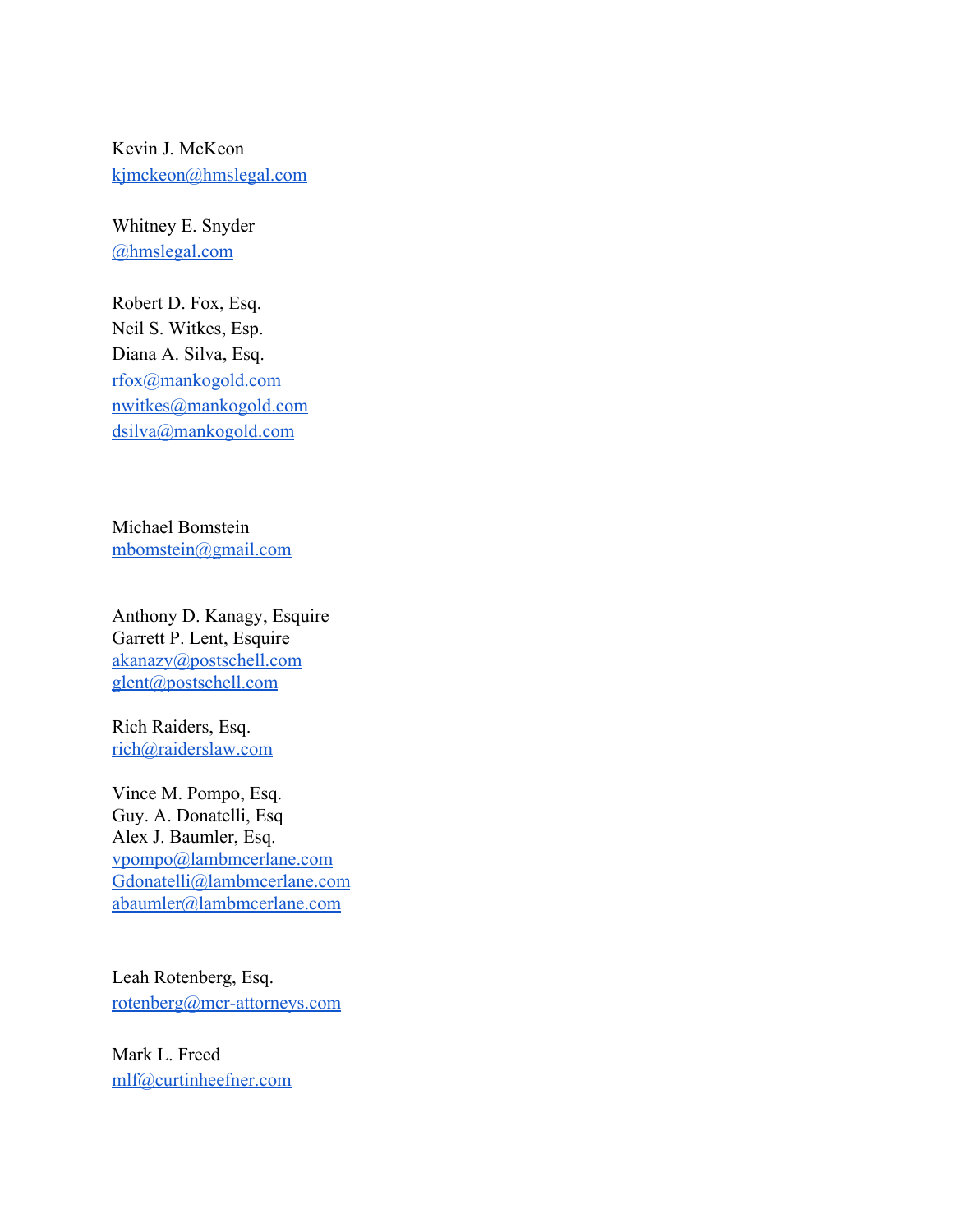James R. Flandreau [jflandreau@pfblaw.com](mailto:jflandreau@pfblaw.com)

David J. Brooman Richard Sokorai Mark R. Fischer [dbrooman@highswartz.com](mailto:dbrooman@highswartz.com) [rsokorai@highswartz.com](mailto:rsokorai@highswartz.com) [mfischer@highswartz.com](mailto:mfischer@highswartz.com)

Thomas Casey [tcaseylegal@gmail.com](mailto:tcaseylegal@gmail.com)

Josh Maxwell [jmaxwell@downingtown.org](mailto:jmaxwell@downingtown.org)

Laura Obenski [ljobenski@gmail.com](mailto:ljobenski@gmail.com)

Stephanie M. Wimer [stwimer@pa.gov](mailto:stwimer@pa.gov)

Michael Maddren, Esq. Patricia Sons Biswanger, Esq. [maddrenM@co.delaware.pa.us](mailto:maddrenM@co.delaware.pa.us) [patbiswanger@gmail.com](mailto:patbiswanger@gmail.com)

James C. Dalton, Esq. [jdalton@utbf.com](mailto:jdalton@utbf.com)

Melissa DiBernardino [lissdibernardino@gmail.com](mailto:lissdibernardino@gmail.com)

Virginia Marcille-Kerslake [vkerslake@gmail.com](mailto:vkerslake@gmail.com)

James J. Byrne, Esq. Kelly S. Sullivan, Esq.